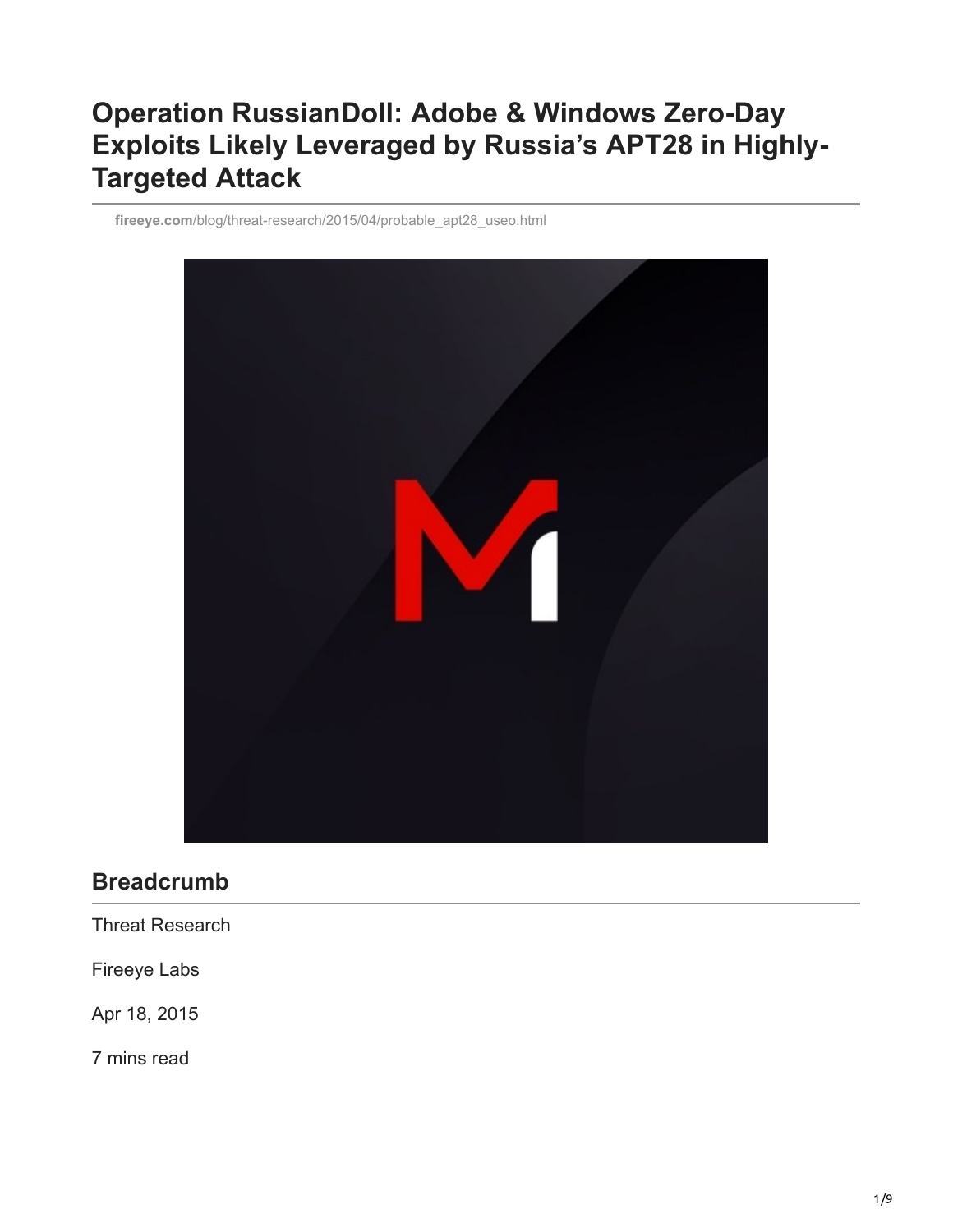FireEye Labs recently detected a limited APT campaign exploiting zero-day vulnerabilities in [Adobe Flash and a brand-new one in Microsoft Windows. Using the Dynamic Threat](https://www.fireeye.com/advantage/threat-intelligence) Intelligence Cloud (DTI), FireEye researchers detected a pattern of attacks beginning on April 13<sup>th</sup>, 2015. Adobe independently patched the vulnerability (CVE-2015-3043) in [APSB15-06.](https://helpx.adobe.com/security/products/flash-player/apsb15-06.html) Through correlation of technical indicators and command and control infrastructure, FireEye assess that APT28 is probably responsible for this activity.

Microsoft is aware of the outstanding local privilege escalation vulnerability in Windows (CVE-2015-1701). While there is not yet a patch available for the Windows vulnerability, updating Adobe Flash to the latest version will render this in-the-wild exploit innocuous. We have only seen CVE-2015-1701 in use in conjunction with the Adobe Flash exploit for CVE-2015-3043. The Microsoft Security Team is working on a fix for CVE-2015-1701.

## **Exploit Overview**

The high level flow of the exploit is as follows:

- 1. User clicks link to attacker controlled website
- 2. HTML/JS launcher page serves Flash exploit
- 3. Flash exploit triggers CVE-2015-3043, executes shellcode
- 4. Shellcode downloads and runs executable payload
- 5. Executable payload exploits local privilege escalation (CVE-2015-1701) to steal System token

The Flash exploit is served from unobfuscated HTML/JS. The launcher page picks one of two Flash files to deliver depending upon the target's platform (Windows 32 versus 64bits).

The Flash exploit is mostly unobfuscated with only some light variable name mangling. The attackers relied heavily on the CVE-2014-0515 Metasploit module, which is well documented. It is ROPless, and instead constructs a fake vtable for a FileReference object that is modified for each call to a Windows API.

The payload exploits a local privilege escalation vulnerability in the Windows kernel if it detects that it is running with limited privileges. It uses the vulnerability to run code from userspace in the context of the kernel, which modifies the attacker's process token to have the same privileges as that of the System process.

## **CVE-2015-3043 Exploit**

The primary difference between the CVE-2014-0515 metasploit module and this exploit is, obviously, the vulnerability. CVE-2014-0515 exploits a vulnerability in Flash's Shader processing, whereas CVE-2015-3043 exploits a vulnerability in Flash's FLV processing. The culprit FLV file is embedded within AS3 in two chunks, and is reassembled at runtime.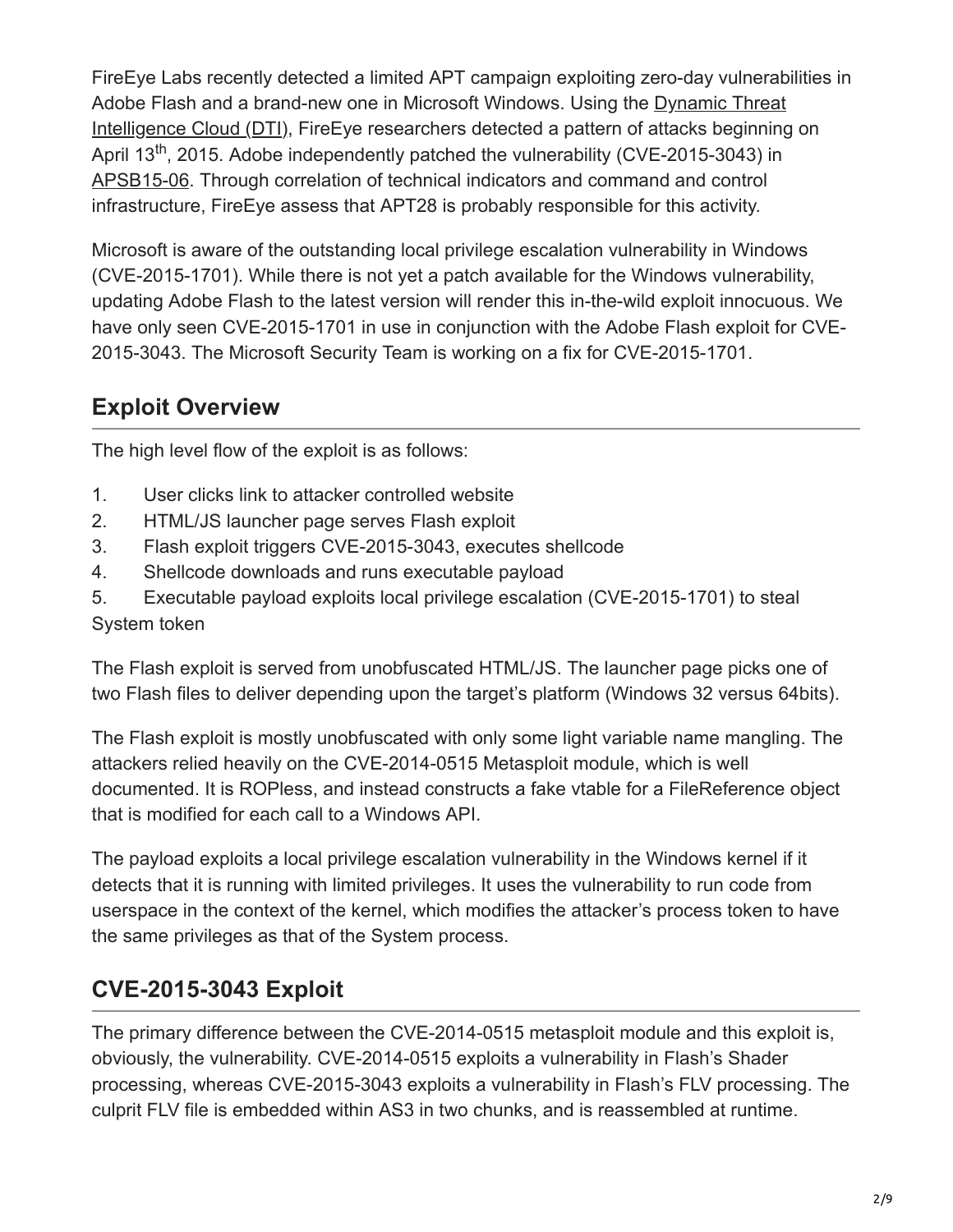#### **Vulnerability**

A buffer overflow vulnerability exists in Adobe Flash Player (<=17.0.0.134) when parsing malformed FLV objects. Attackers exploiting the vulnerability can corrupt memory and gain remote code execution.

In the exploit, the attacker embeds the FLV object directly in the ActionScript code, and plays the video using NetStream class. In memory, it looks like the following:

0000000: 46 4c 56 01 05 00 00 00 09 00 00 00 00 12 00 00 FLV............. 0000010: f4 00 00 00 00 00 00 00 02 00 0a 6f 6e 4d 65 74 ...........onMet 0000020: 61 44 61 74 61 08 00 00 00 0b 00 08 64 75 72 61 aData.......dura 0000030: 74 69 6f 6e 00 40 47 ca 3d 70 a3 d7 0a 00 05 77 tion.@G.=p.....w 0000040: 69 64 74 68 00 40 74 00 00 00 00 00 00 00 06 68 idth.@t........h 0000050: 65 69 67 68 74 00 40 6e 00 00 00 00 00 00 00 0d eight.@n........ 0000060: 76 69 64 65 6f 64 61 74 61 72 61 74 65 00 00 00 videodatarate... ….. 0003b20: 27 6e ee 72 87 1b 47 f7 41 a0 00 00 00 3a 1b 08 'n.r..G.A....:.. 0003b30: 00 04 41 00 00 0f 00 00 00 00 68 ee ee ee ee ee ..A.......h..... 0003b40: ee ee ee ee ee ee ee ee ee ee ee ee ee ee ee ee ................

0003b50: ee ee ee ee ee ee ee ee ee ee ee ee ee ee ee ee ................

0003b60: ee ee ee ee ee ee ee ee ee ee ee ee ee ee ee ee ................

Files of the FLV file format contain a sequence of Tag structures. In Flash, these objects are created when parsing FLV Tags:

| .text:1018ACE9 sub 1018ACE9         |      | proc near                            | ; CODE XREF: sub 1018BBAC+2Bp |  |  |
|-------------------------------------|------|--------------------------------------|-------------------------------|--|--|
| .text:1018ACE9                      |      |                                      | ; sub 10192797+1A1p           |  |  |
| .text:1018ACE9                      |      |                                      |                               |  |  |
| $text:1018ACE9$ arg 0               |      | $=$ dword ptr 4                      |                               |  |  |
| .text:1018ACE9                      |      |                                      |                               |  |  |
| .text:1018ACE9                      | mov  | eax, ecx                             |                               |  |  |
| .text:1018ACEB                      | mov  | ecx, [esp+arg 0]                     |                               |  |  |
| text:1018ACEF                       | mov  | dword ptr [eax], offset off 10BA771C |                               |  |  |
| .text:1018ACF5                      | mov  | dword ptr [eax+24h], 1               |                               |  |  |
| .text:1018ACFC                      | and  | dword ptr [eax+14h], 0               |                               |  |  |
| text:1018AD00.                      | mov  | $[eax+28h]$ , $ecx$                  |                               |  |  |
| .text:1018AD03                      | mov  | byte ptr $[ear+20h]0$                |                               |  |  |
| .text:1018AD07                      | retn | 4                                    |                               |  |  |
| .text:1018AD07 sub 1018ACE9<br>endp |      |                                      |                               |  |  |

In the case of this exploit, a Tag structure begins at offset 0x3b2f into the FLV stream that, when parsed, populates the Tag structure as follows: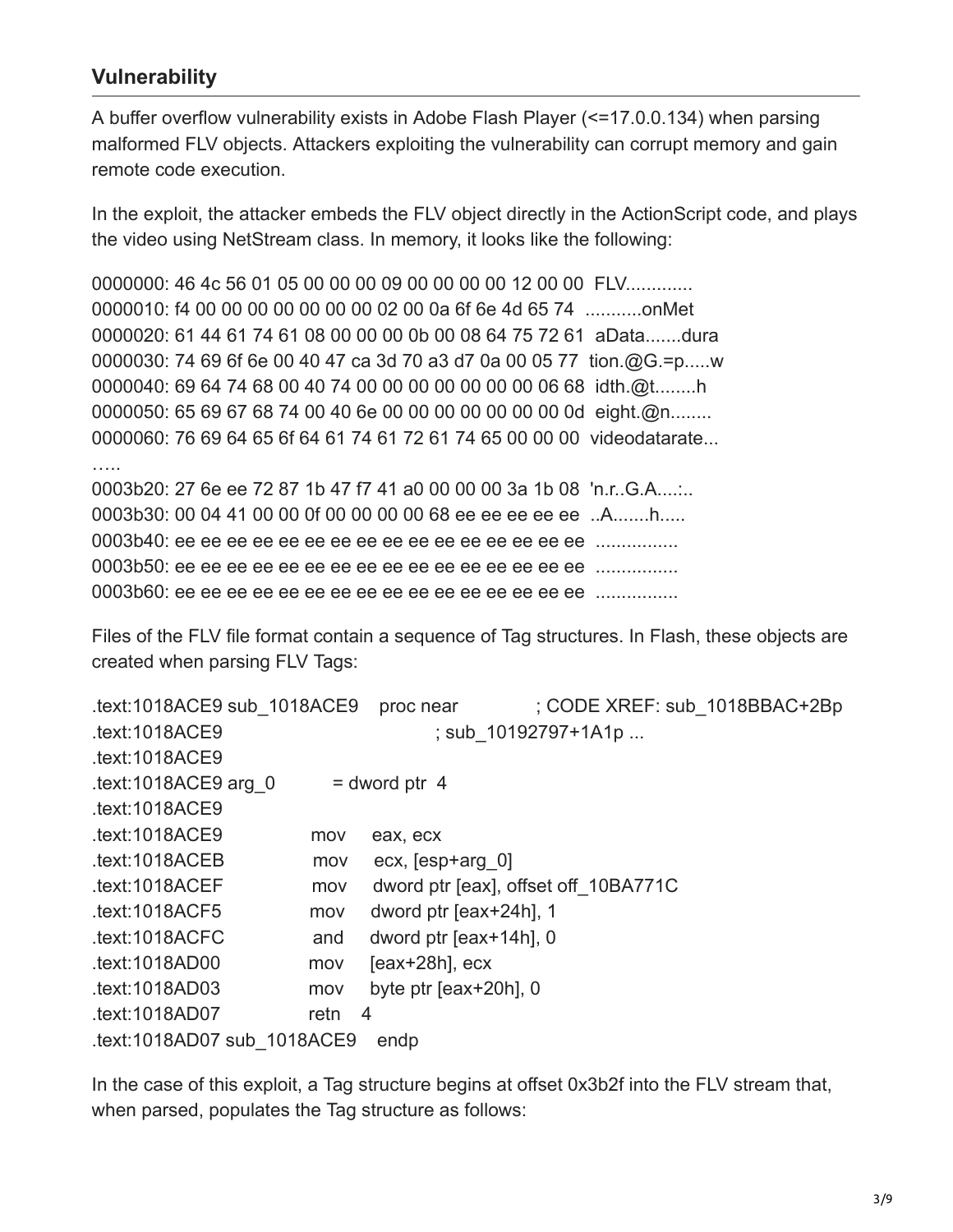Tag 2: UINT\_8 type: 8 UINT\_24 datasize: 1089 UINT\_24 timestamp: 15 UINT 8 timestamphi: 0 UINT\_24 streamid: 0 UINT\_4 fmt: 6 UINT 2 sr: 2 UINT\_1 bits: 0 UINT 1 channels: 0 UBYTE data[1088]: \xee\xee\xee\xee... UINT 32 lastsize: 0xeeeeeeee

Beginning within the data field, all contents of the FLV stream become 0xEE. Consequently, the data and lastsize fields are mangled, and one final tag technically exists consisting exclusively of 0xEE:

Tag 3: UINT\_8 type: 0xEE UINT\_24 datasize: 0xEEEEEE …

One can see the datasize field of Tag2 populated from the attacker's FLV stream below:

| eax, $[ebx+24h]$<br>mov              |
|--------------------------------------|
| $[esi+14h]$ , eax<br>mov             |
| movzx eax, byte ptr $[ebx+19h]$ ; 00 |
| movzx $ex, byte\, p$ [ebx+1Ah]; 04   |
| shl<br>eax, 8                        |
| eax, ecx<br>or                       |
| movzx $ex, byte\, p$ [ebx+1Bh]; 41   |
| shl<br>eax, 8                        |
| eax, ecx<br>or                       |
| ecx, ebx<br>mov                      |
| [esi+0Ch], eax ; $0x441$<br>mov      |
| sub 1002E2B3<br>call                 |
|                                      |

The buffer is allocated with fixed size 0x2000:

| .text:101A647E | push 2000h   |                                                              |
|----------------|--------------|--------------------------------------------------------------|
| text:101A6483. | mov ecx. esi |                                                              |
| text:101A6485. |              | call sub $101A6257$ ; alloc 0x2000 buffer, store in esi+0xDC |

………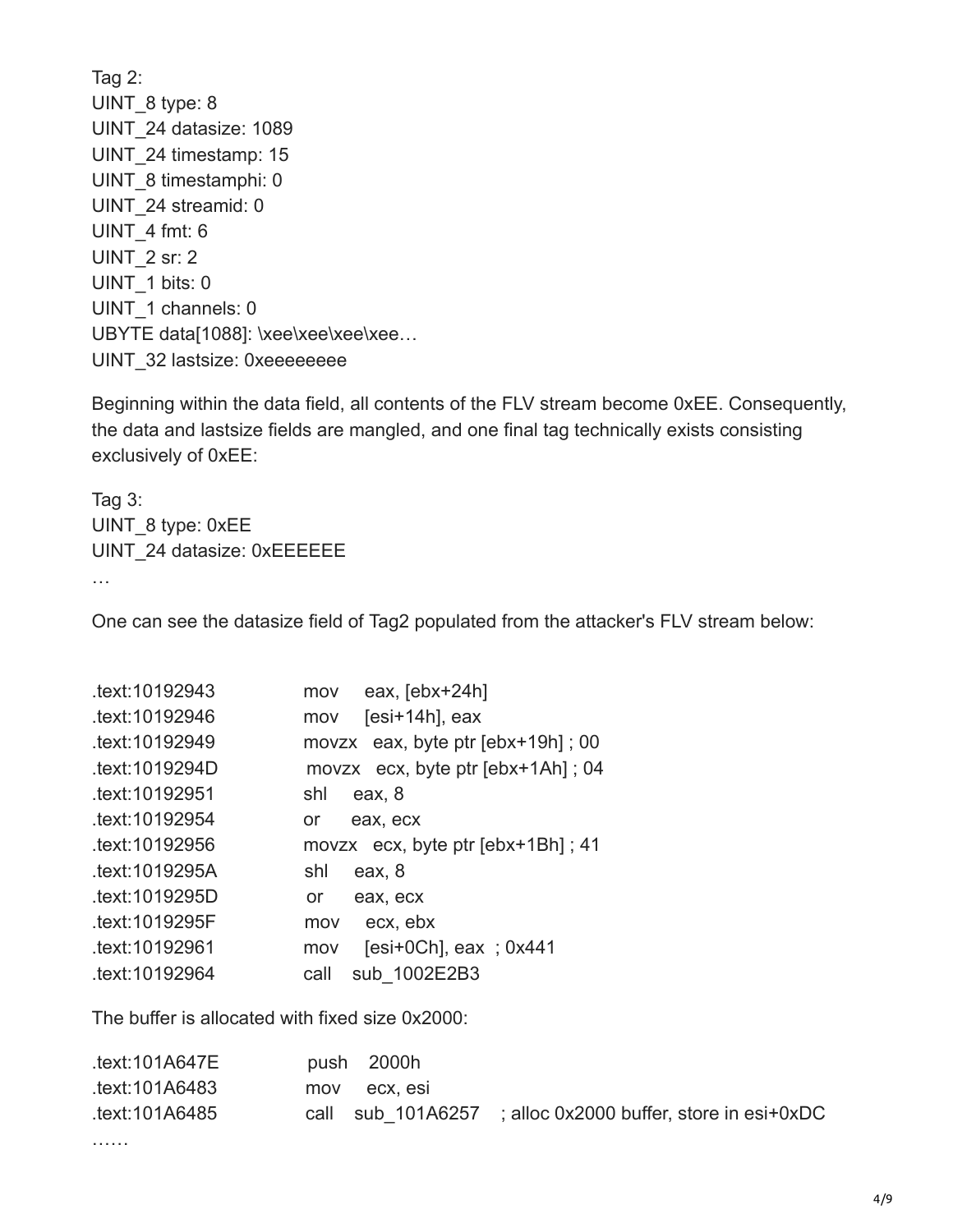| .text:101A627F | push 0                 |
|----------------|------------------------|
| .text:101A6281 | push edi<br>: 0x2000   |
| text:101A6282  | call sub 105EBEB0      |
| .text:101A6287 | pop<br>ecx             |
| .text:101A6288 | pop<br>ecx             |
| .text:101A6289 | [esi+0DCh], eax<br>mov |

Since the size is controlled by the attacker, it's possible to overflow the fixed size buffer with certain data.



A datasize of 0x441 results in a value here of 0x1100 passed to sub\_100F88F8, which memcopies 0x2200 bytes in 0x11 chunks of 0x200. The last memcpy overflows the fixed size 0x2000 buffer into a adjacent heap memory.

Attackers spray the heap with array of Vector,  $0x7fe * 4 + 8 == 0x2000$ , and create holes of such size, which will be allocated by the said object.

```
while (\log 2 < \text{this}. bp35) // \log 35 = 0x2000 {
 this. ok47[ local 2] = new Vector.<uint>(this. lb60); // lb60 == 0x07FE
 local 3 = 0x00;
```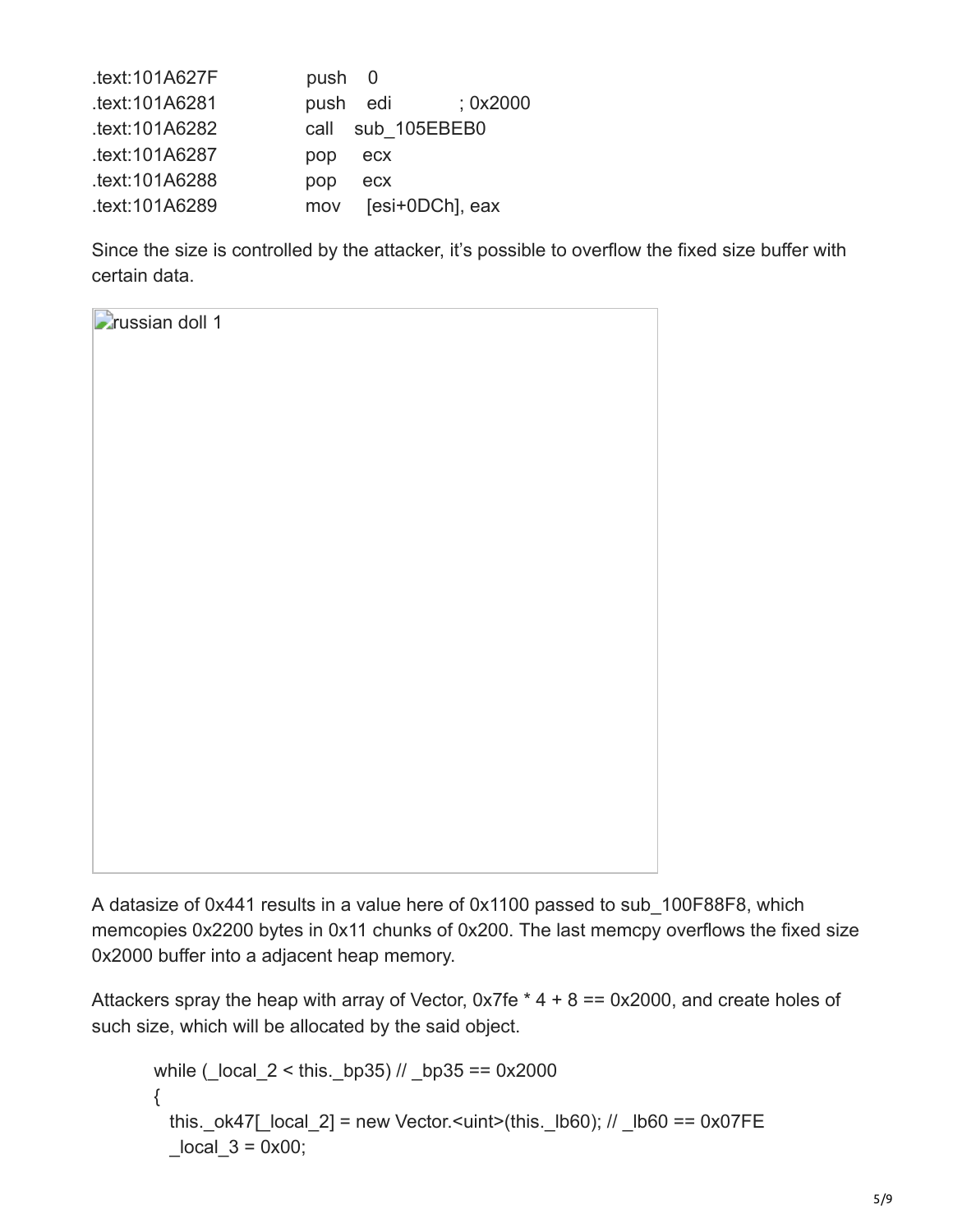```
while (_local_3 < this._lb60)
  {
     this._ok47[_local_2][_local_3] = 0x41414141;
    \anglelocal\angle3++;
   };
  \anglelocal\angle = (\anglelocal\angle 2 + 0x01);
 };
\lfloorlocal\lfloor2 = 0x00;
 while (_local_2 < this._bp35)
 {
  this._ok47[\lfloorlocal\lfloor2] = null;
  \anglelocal\angle = (\anglelocal\angle + 0x02);
 };
```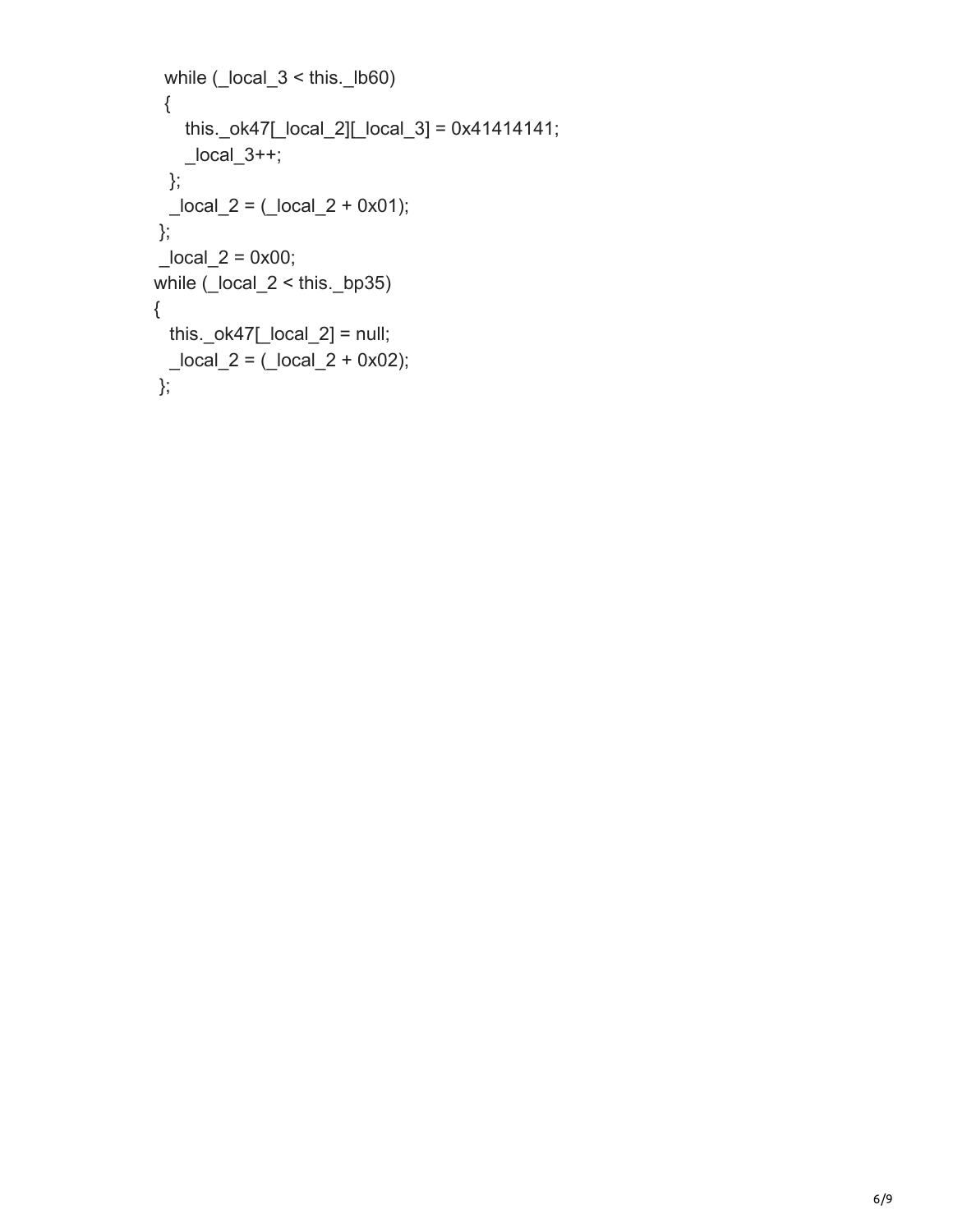As the previous picture demonstrated, the followed Vector object's length field being overflowed as 0x80007fff, which enables the attacker to read/write arbitrary data within user space.

## **Shellcode**

Shellcode is passed to the exploit from HTML in flashvars. The shellcode downloads the next stage payload, which is an executable passed in plaintext, to the temp directory with UrlDownloadToFileA, which it then runs with WinExec.

### **Payload & C2**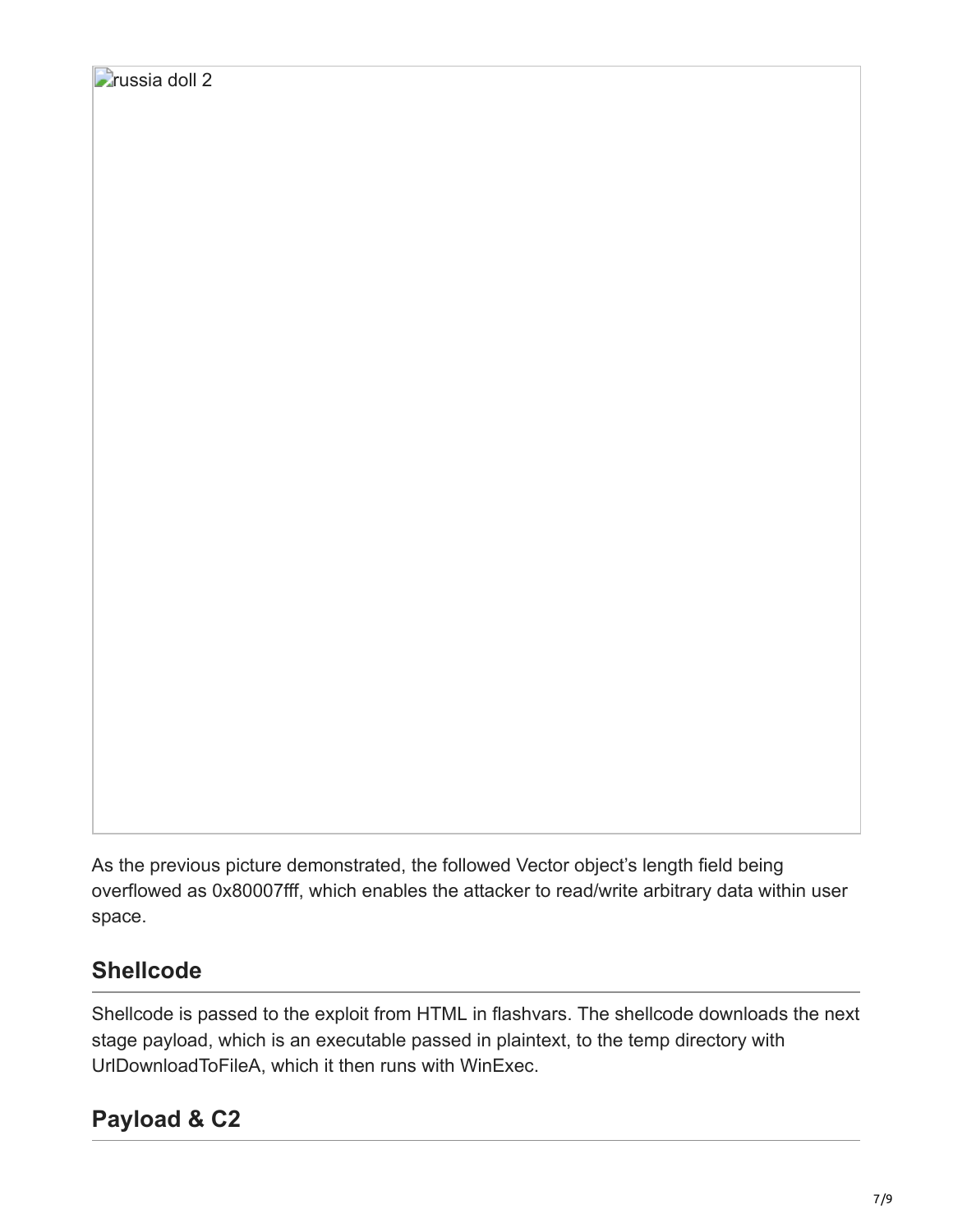This exploit delivers a malware variant that shares characteristics with the APT28 backdoors CHOPSTICK and CORESHELL malware families, both described in our APT28 [whitepaper.](https://www.fireeye.com/resources/report-apt28-a-window-into-russias-cyber-espionage-operations) The malware uses an RC4 encryption key that was previously used by the CHOPSTICK backdoor. And the C2 messages include a checksum algorithm that resembles those used in CHOPSTICK backdoor communications. In addition, the network beacon traffic for the new malware resembles those used by the CORESHELL backdoor. Like CORESHELL, one of the beacons includes a process listing from the victim host. And like CORESHELL, the new malware attempts to download a second-stage executable.

One of the C2 locations for the new payload, 87.236.215[.]246, also hosts a suspected APT28 domain ssl-icloud[.]com. The same subnet (87.236.215.0/24) also hosts several known or suspected APT28 domains, as seen in Table 1.

**Prussian doll table**